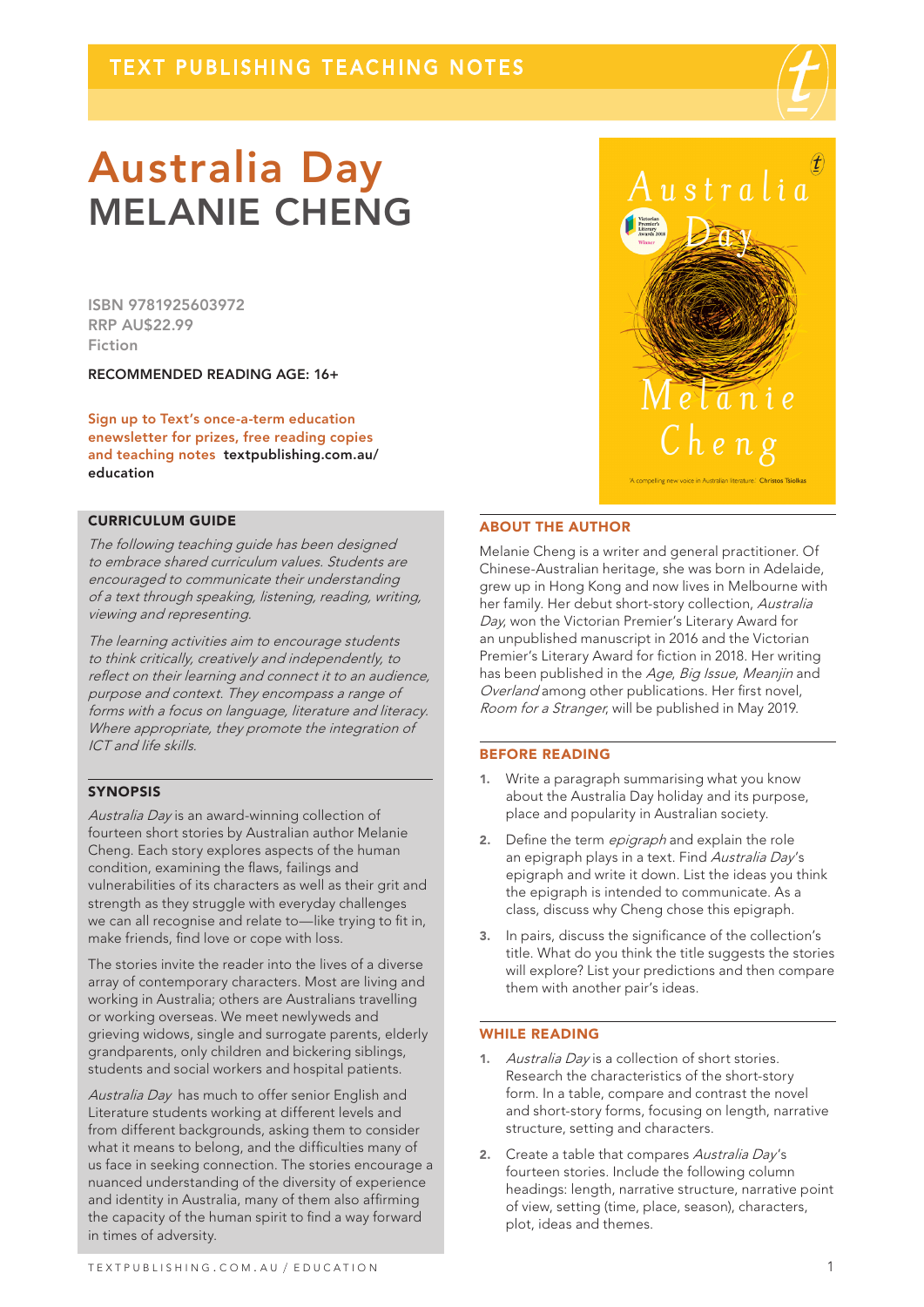

- 3. When you have completed your table, compare the stories' similarities and differences. What patterns emerge? Does Cheng focus on particular settings or types of characters? What kinds of relationships is she concerned with? Do any ideas and themes recur? List your findings.
- 4. In a short-story collection, individual stories are often linked in some way. In groups of four, create a visual diagram identifying the links between the stories in Australia Day. Consider what they have in common. For example: ideas and themes, character types/relationships, setting, narrative voice, imagery, style, emotions.
- 5. The collection begins and ends with stories set on Australia Day: 'Australia Day' and 'A Good and Pleasant Thing'. Identify the protagonist of each of these stories. What makes Stanley and Mrs Chan different to a traditional protagonist in Australian fiction? Compare Stanley's background and experiences in Australia to Mrs Chan's. What problems do they both face? Are they able to solve these problems? Why or why not? What ideas and themes does Cheng underline by framing her collection with these two stories? What do you think motivates Cheng to give voice to characters like Stanley and Mrs Chan?
- 6. Like Stanley and Mrs Chan, Kat ('Clear Blue Seas') and Evan ('Muse') both experience feelings of isolation. Kat and Evan are very different to Stanley and Mrs Chan, though, and their personal circumstances are different too. Why does newlywed Kat feel so isolated on her honeymoon? What has led to Evan's feelings of isolation? Write two paragraphs exploring the different facets of isolation and loneliness experienced by Stanley, Mrs Chan, Kat and Evan, and another exploring how looking at the idea of isolation from different perspectives challenges our understanding of the epigraph.
- 7. Are these contemporary stories? Revisit your table from question 2. What conclusions can you draw? What broad portrait of Australia does Cheng seem to be painting? How does this compare to your view of Australia?
- 8. 'Big Problems' is told from Leila's point of view. She is an au pair with a Syrian background, born and raised in London. List the people she meets on her trip and their different perspectives on climbing Uluru. Note who chooses to climb and who doesn't, and the consequences for those who do climb. The story concludes with Leila feeling 'as if the entire world were vibrating'. What has caused this feeling? What is the connection she feels with her Syrian mother in this moment?
- 9. 'Fracture' is one of the longest stories in the collection. It explores the different perspectives of two migrants, Deepak and Tony, and how they see Tony's accident.

In pairs, prepare 'hot seat' questions for Tony and

Deepak to deepen the class's understanding of these characters and their relationship with each other. Take turns playing the role of Deepak or Tony. Choose one pair to perform their hot seat interview for the class.

## AFTER READING

# **CHARACTER**

- 1. Which character interested you the most? How did Cheng present this character, and how did this influence your view of them? Write a profile of this character, including the following details: name (is it significant?); appearance; values and world view (as revealed by what they say and do); history (what past events have influenced the character's development?); relationships; personal turning points; key settings in which the character appears (how do they feel in this setting?); and the character's fate (are they rewarded or punished in some way for their actions or the values they possess?).
- 2. Compare protagonists Dr Garrett ('Macca') and Tania ('Ticket-holder Number 5) to their foils, Macca and Ticket-holder Number 5. Who has the most power in these relationships? Does this change over the course of the stories? Write two paragraphs exploring your ideas and include supporting evidence from both stories.
- 3. Australia Dav features several characters who are grieving. Cora ('Things That Grow') and Evan ('Muse') are grieving for spouses. Identify two other characters who are grieving. What have they lost? As a class, discuss the ideas and themes Cheng explores through these characters. Place each character on a happiness continuum. Who is the unhappiest? Who is the happiest? Why did you choose these two? Do you recognise any of Cheng's characters or their experiences in people you know?

# STYLE AND STRUCTURE

- 1. Cheng's style is best described as realism. Though her stories are fiction, they feel like they could really have happened. List the features of realistic fiction as a genre. In groups of three or four, read 'Toy Town', 'Hotel Cambodia' or 'Allomother'. At least two groups should read each story. Discuss how and why the chosen story could be described as realistic fiction and then summarise your conclusions in a brief paragraph. Support your opinions with evidence.
- 2. The narrative structures of Cheng's stories are carefully crafted. As a class, create graphs of the narrative structures of 'Fracture' and 'Muse', marking the key points in the story at which the tension rises and falls. Chart the level of dramatic tension on the vertical axis and the story's progress on the horizontal axis, starting with the problem or conflict, followed by the climax and resolution.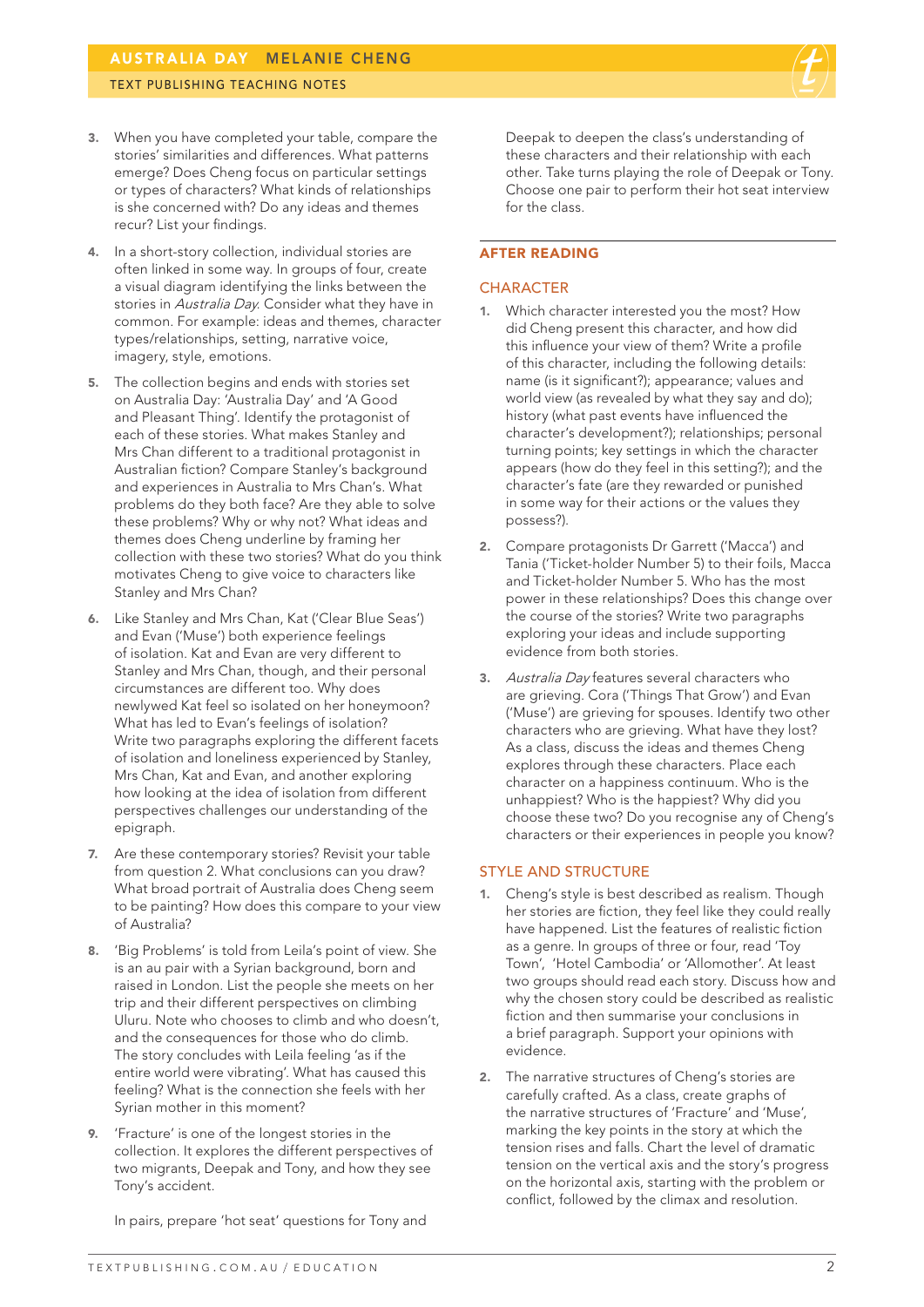# TEXT PUBLISHING TEACHING NOTES

3. What makes Cheng's writing style distinctive? Annotate the opening pages of the first story, 'Australia Day' (pp. 1–9). Make note of Cheng's use of: descriptive language; specific detail; dialogue; third-person perspective; tone; dry humour; colloquialisms; anatomical terminology; italics; and short and long sentences. Write a paragraph describing how the portrayal of Neville Cook provides an early glimpse of Cheng's style. Support your argument with specific evidence.

# **THEMES**

### Fractured families

- 1. 'One of Tom's—Bec recognises it straight away. She's not sure how Ollie got his hands on it.' In 'White Sparrow', Bec is a single parent living with her son, Ollie. Cheng's characters live in many different types of families. In groups of four, create a mind map summarising the different types the reader encounters in each story. Indicate the nature of the relationships between the members of the family. Are they close or distant? Healthy and loving? Fractured or healing?
- 2. In 'Muse', Evan seems revitalised by the family he forms with Bea, Edwina and Sebastian, yet this new family is eventually revealed to be vulnerable and fragile. Create a time line of key events in Evan's family life, from his marriage to Lola to the impending departure of Edwina. Include details of any particular imagery Cheng associates with these turning points. When you have finished, write a paragraph discussing whether you think 'Muse' offers a hopeful or pessimistic view of family.
- 3. Compare Evan's situation to Mrs Chan's in 'A Good and Pleasant Thing'. Whose story offers the most hope? Create a time line summarising the key events which lead to Mrs Chan feeling connected to or disconnected from her family. Include examples of imagery that Cheng associates with these moments. Write two paragraphs contrasting Mrs Chan's experience of family with Evan's. As a class, discuss what these stories seem to be saying about family. What creates cohesive families?

#### Identity and loss

- 1. The sudden death of Cora's husband in 'Things That Grow' changes her sense of self. Read and annotate pp. 85–88. What do you notice about the narrative perspective? What insights does Cora have into her sense of self following Paul's death, particularly in relation to her mother? What other losses were turning points in her relationship with Paul, and how did these losses shape their shared identity? What imagery does Cheng use to suggest the awakening of a new identity for Cora?
- 2. In 'White Sparrow', Cheng uses a rare sparrow as a metaphor. What does it represent? Why is Ollie so drawn to the white sparrow? Why does Bec feel a kinship with the bird? Find evidence to support your opinions. Do you think Mr Walton is right that

'there's a white sparrow in everybody' (p. 170)? Re-read the story's end. Is it optimistic? What symbolism does Cheng use in her conclusion?

3. In 'Fracture', Tony's sense of self, like Cora's, is shaken. Draw a Venn diagram comparing Cora and Tony. How do the life-changing moments they experience affect their view of themselves? Whose story offers the greatest hope? Do you think their fates are fair or unfair? Do the characters' personal values influence your answers to these questions? Is Tony being punished for his values? Is Cora being rewarded for hers? Justify your response with close reference to the text.

## Belonging

- 1. 'It was Maha's fourth winter in Melbourne, but it felt as cold and lonely as her first…Maha had thought she would feel settled by now, that she would have at least a couple of friends.' ('Toy Town'.) List the reasons for Maha's loneliness, and how it is reflected in the season and her feelings about her apearance. As a class, discuss the end of the story. Is it hopeful? How does Cheng use limited third-person perspective, dialogue and imagery to convey how Maha is feeling?
- 2. Like Maha in 'Toy Town', Stanley, Mrs Chan, Deepak, Leila and Melissa ('Hotel Cambodia') also feel like outsiders. Create a table showing the contexts in which each of these characters feels unsettled, disconnected from others or like an impostor or fraud. Provide evidence to support your opinions. What conclusions can you draw about the difficulties of belonging in a globalised world? Write three paragraphs summarising your conclusions.
- 3. 'After a brief moment of thought, Stanley opts for D.' In 'Australia Day', Stanley finds that trying to belong involves compromise. Read and annotate p. 12 to find evidence to support this view. Have you ever ignored or put up with others' rudeness or inappropriate behaviour just to fit in? If so, what were your reasons? How did your circumstances and response compare to Stanley's?

### RESPONDING

- Write an analytical text response to this question: Cheng's Australia Day is more about despair than hope. To what extent do you agree?
- 2. Write an extended analysis in response to one of the following questions: How do the stories in Cheng's Australia Day comment on the experiences and concerns of migrants? OR How do the stories in Cheng's Australia Day challenge Malcolm Turnbull's assertion that there has never been a more exciting time to be an Australian?
- 3. Many of the characters in Cheng's stories are relatively minor figures in the text. What perspectives could they bring to the stories they appear in? Write a creative text response exploring the perspective of one of these characters, such as